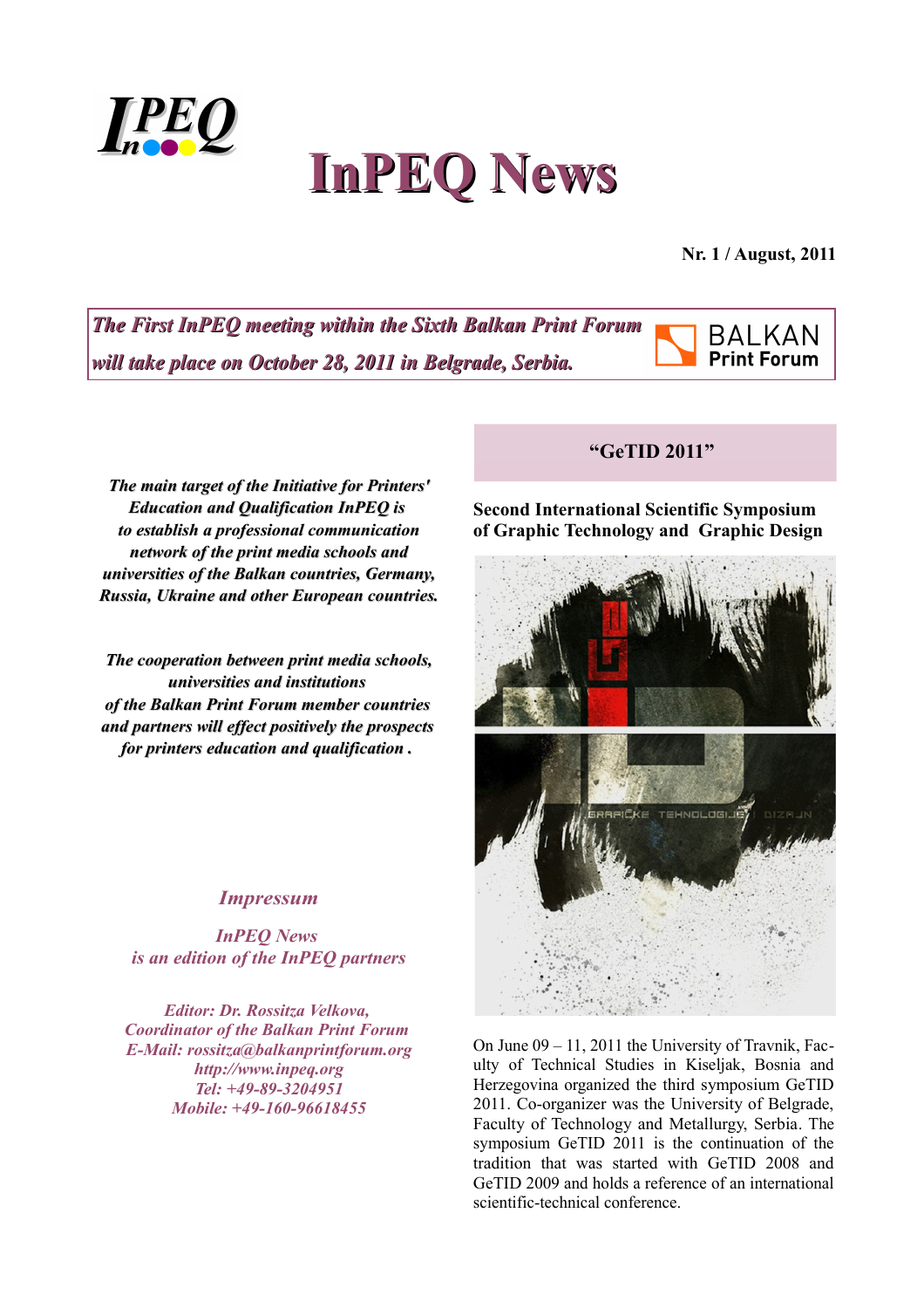The goal of the Symposium is to expand the exchange of experience and knowledge among scientists, researches, professionals and experts in the graphic arts industry of Bosnia and Herzegovina, as well as in the countries of the region including Croatia, Serbia and Slovenia.



The third symposium GeTID 2011 is organized by the he University of Travnik as a second international symposium.

Lectures have been presented in the sections:

- Modern graphic arts technologies;
- Innovations in the printing material industry;
- Economic aspects of the graphic arts production and ecology;
- Graphic Design and Multimedia;
- Commercial presentations of companies.

*Info: University of Travnik, Faculty of Technical Studies in Kiseljak, Bosnia and Herzegovina*

## **UCTM, Bulgaria**



#### *Department of Pulp, Paper and Printing Arts, University of Chemical Technology and Metallurgy (UCTM), Bulgaria*

The Department of Pulp, Paper and Printing Arts was founded 55 years ago, immediately after the foundation of Higher Institute of Chemical Technology. During this period of time the Department established its position as the only complex Bulgarian centre for educational and research activities focused on the development of the pulp-paper and printing-art industries.

The Department is graduating students on BSc. and MSc. level with majors in Pulp, Paper and Packing and Printing.

At present one Professor, three Associate Professors, one Lecturer in a habilitation procedure and five Assistant Professors are working at the Department. Another five already retired colleagues have parttime educational and research activities.

The Research and Development carried out at the Department of Pulp, Paper and Printing Arts are mainly in the field of: wood polymer composites; chemical and enzymes conversion of lignocellulosic materials to sugars for bio-ethanol; pulping and bleaching processes; environment protection in pulp and paper industry; chemical technology of paper making; optimization of pre-press, conventional and digital printing processes; colour management systems in the printing industry.

The Department has collaboration with corresponding Departments at КТН Stockholm, Sweden; TU Dresden, Germany; the University of Applied Sciences in Wildau, Germany; the Moscow State University of Printing Arts and the Forest Technical Academy in St. Petersburg. Joint diploma projects are developed within Erasmus Programme with research groups in Dresden, Magdeburg and Berlin. Future cooperation with colleagues from Romania and Serbia is expected. The Research and Development at the Department connected with application of enzyme products are carried out in collaboration with Novozymes A/S Denmark.

The Department has 11 specialized laboratories for education and research.

*Info: UCTM, Bulgaria*

#### **University of Zagreb, Croatia**

*Faculty of Graphic Arts*



The Faculty of Graphic Arts is a part of the group of technical faculties operating within the University of Zagreb. It was founded in 1990 on the base of the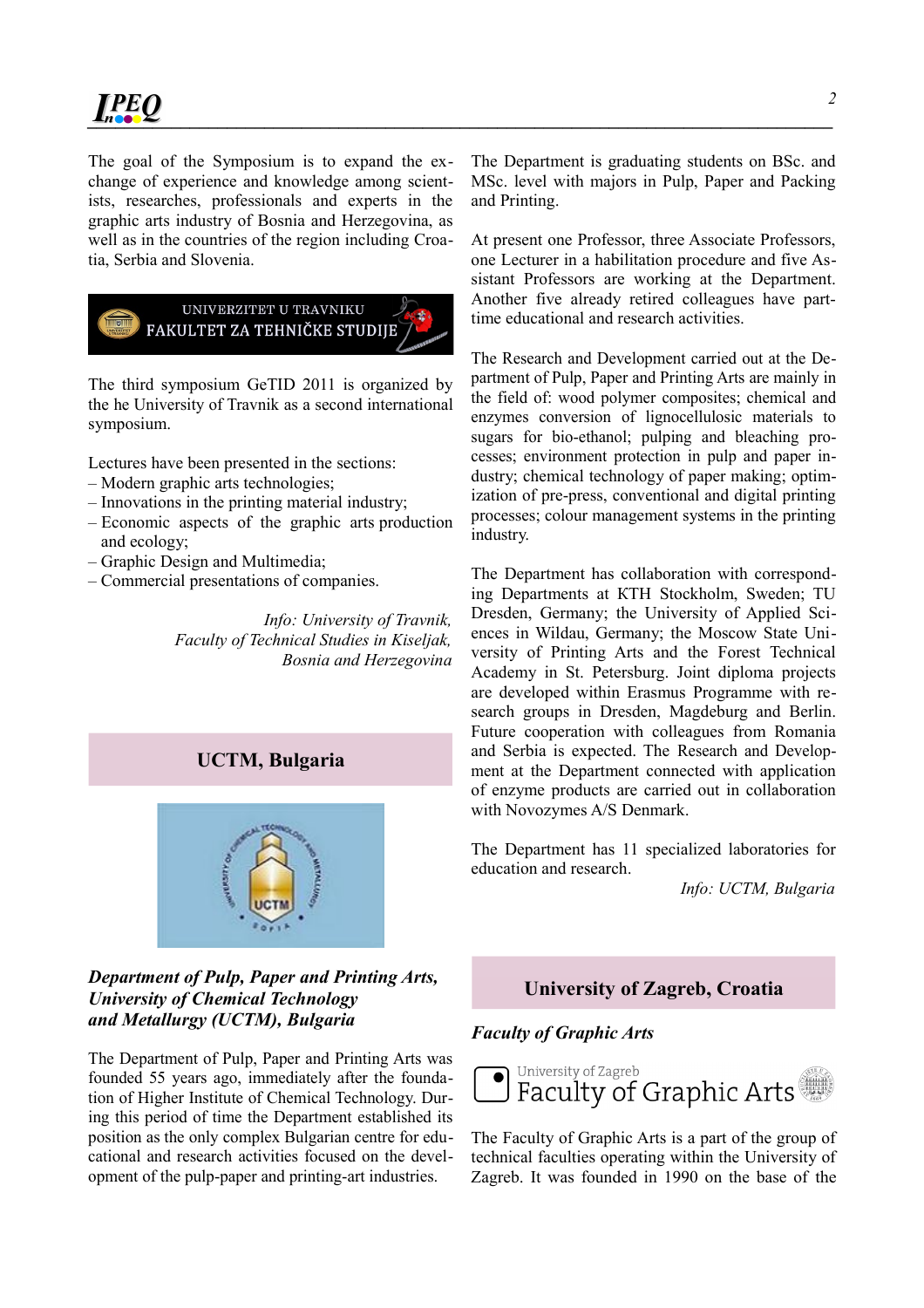post-secondary School of Graphic Arts from the year of 1958. The post-secondary School of Graphic Arts and the Faculty of Graphic Arts were the first institutions of higher education in the field of graphic technologies in this part of Europe.

The Faculty of Graphic Arts, like all the other faculties of the University of Zagreb, has developed its new programmes in conjunction with those of similar institutions in Europe and the rest of the world, implementing their programmes and adapting them to the specificities of the Croatian market. The obligations taken on by the Republic of Croatia in accordance with the Bologna Declaration were completely fulfilled by the Faculty of Graphic Arts by taking into account the rationalization and organization of teaching, the participation of students in the teaching process, the teachers' activity and the application of documents, equipment and other resources. The Bologna process as implemented by the Faculty of Graphic Arts offers a big variety and different possibilities, as well as an incentive for the exchange of students and members of the academic community, not only in Croatia, but in Europe, as well.



The Faculty of Graphic Arts is publishing the Journal for Printing Science and Graphic Communications "Acta Graphica". The magazine contains scientific research papers, technical papers, reviews, short and preliminary communications and other news from the field of graphic arts technology, printing and engineering, graphic communication and design, as well as from all basic and applied science fields relevant for graphic technology and arts. The principal intention of the journal is to keep up with recent research in the area of printing, graphic design and communications.

The Faculty of Graphic Arts has cooperation with similar institutions of higher education and related institutes on the base of international projects, participation of faculty staff in European projects, teaching staff and student exchange programmes, research cooperation, faculty staff visits of foreign institutions, cooperation by the preparation of international conferences and seminars, expert and scientific lectures of invited foreign lecturers, etc.

#### **Moscow State University of Printing Arts**



The story of the University goes back to July 1930, when the Moscow Graphic Arts College was established. Originally it consisted of 3 faculties: Technical Studies, Economics and Publishing. Several years later the Engineering Faculty was opened and the College began to cover the whole scope of graphic arts and publishing curricula.

With a 70-year history behind it, the University has turned into an acknowledged educational and scientific centre, well known for its highly qualified teaching staff and programmes, its tradition, as well as for Research and Development.

The University is an "alma mater" for almost 50 thousand specialists, with more than 500 Doctors of Science. Approximately one thousand of its graduates work in 37 countries of Europe, Asia, Africa, and Latin America. The former students are running leading publishing houses, print shops, and book trade networks in the Russian Federation, the CIS (Commonwealth of Independent States) and the Baltic countries.

#### **The University today includes:**

• 6 faculties, 31 departments, Research Centre, Postgraduate Division, Enhanced Retraining Faculty of Continuous Education, Pre-admission Centre, Technical Training and Publishing Centres;

• 6 thousand students and 150 post-graduate students, studying full-time, part-time or doing extramural courses. The annual enrolment is more than 1000 students. The duration of the whole training is 5-6 years;

• 410 lecturers, senior lecturers, and professors, including some academicians and corresponding members of a number of Russian Academies;

• Laboratories equipped with modern computers and graphic arts machinery, Demonstration and Training centres;

- Book library with approx. 1,4 million items;
- 50700 sq.m of educational facilities:
- 2 hostels with 18000 sq.m of space;
- Branch in the Samara town.

*3*

*Info: University of Zagreb, Faculty of Graphic Arts*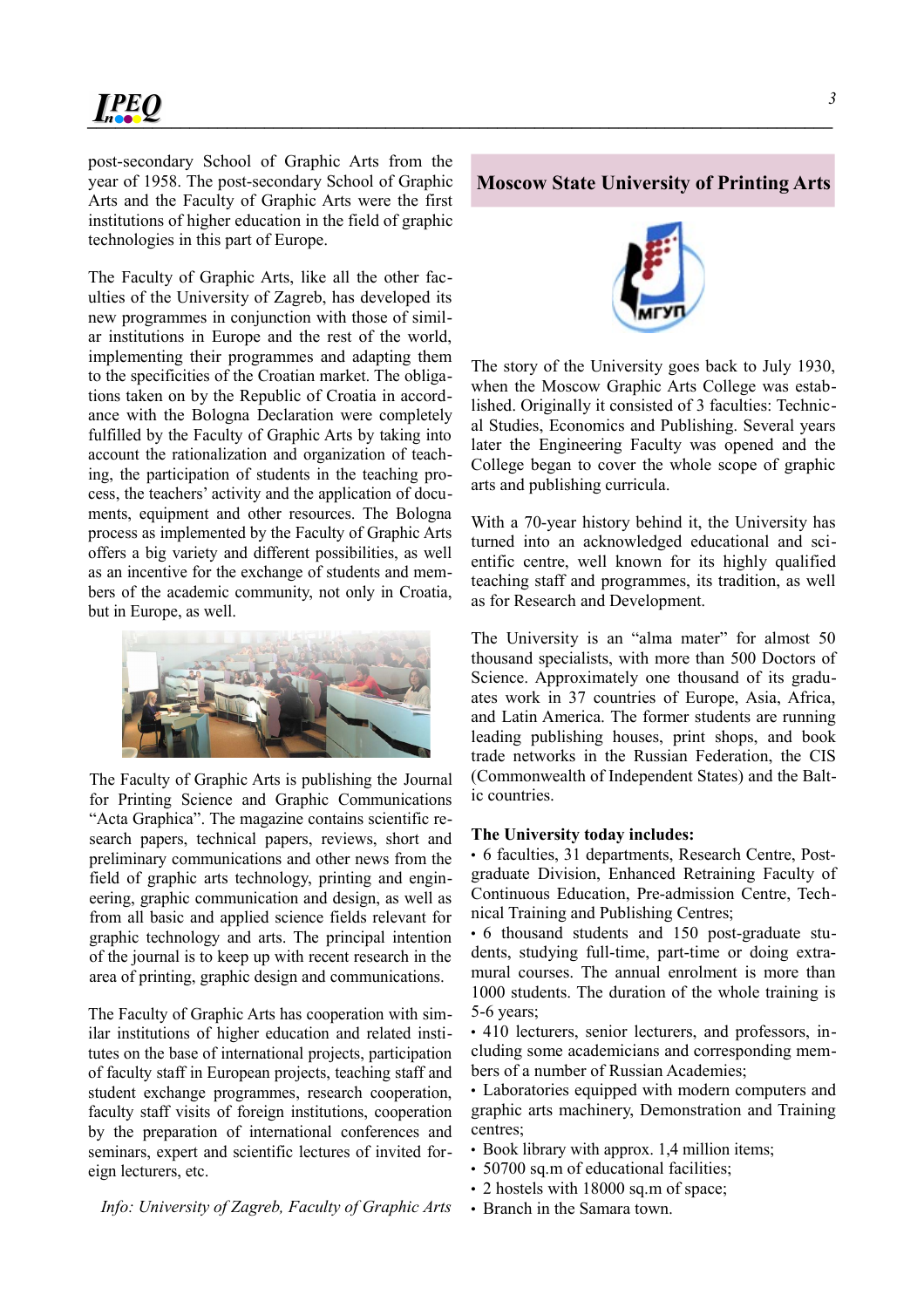#### **University's Faculties**

- The faculty for printing equipment and technology
- The faculty for publishing and journalism
- The faculty for digital systems and technologies
- The faculty for graphic arts
- The faculty for advertising and public relations
- The faculty for economics and management

The University closely cooperates in educational, scientific, and methodological areas with many higher educational institutions worldwide. Among the partners are: University of Wuppertal, Technical University Darmstadt, and Leipzig Higher School for Engineering, Economics and Culture in Germany, Oxford Brookes University in Great Britain, as well as universities and higher schools in Sweden, South Korea, China, Italy and some other countries.

*Info: Moscow State University of Printing Arts*

#### **GRID, Serbia**

The University of Novi Sad | Faculty of Technical Science  $\Gamma$ Grid Department Of Graphic Enginering and Design

#### *Department of Graphic Engineering and Design, Faculty of technical sciences, University of Novi Sad*

"Graphic Engineering and Design" is one of the youngest departments of the Faculty of Technical Sciences in Novi Sad. It was founded in 1999 with a new educational profile. It has succeeded for a short time to achieve remarkable results. The studies in the field of Graphic arts are unique in Serbia. They include also interdisciplinary subjects such as IT, electronics, electrical engineering, communication, management and economy.

Additionally to the technical and technological aspects the future engineers are studying also at the Department art and economic subjects of printing and reproduction, design of graphic products, production of multimedia contents, packaging production etc. The graphic engineering and design students are learning to solve complex tasks in connection with the whole print production process – from the the designing of the print products to the effective and high quality production with respect to the ecological issues considering the recycling processes.

The studies at the Department of Graphic Engineering and Design are organized in full compliance with the Bologna Declaration. They are divided into three levels: basic academic (Bachelor) studies, graduate academic (Master) studies and postgraduate PhD studies, which provide the necessary guidance to the scientific work in the area of graphic arts technologies. There are also professional upgrading studies with the duration of two semesters – a final report is required at the end of the second semester. A postgraduate study can follow this professional study.

The Faculty of Technical Sciences has achieved significant reputation for a large number of projects which were worked out on the request and with the support of different companies. The Department of Graphic Engineering and Design is participating also in a large number of such successful projects. In addition the department organizes every two years the international symposium GRID. It is one of the most important scientific events in the region and attracts many foreign and domestic participants.

The Department of Graphic Engineering and Design is a member and partner of several international professional and scientific associations such as the International Cirle, FOGRA and IARIGAI.



During their study the 1200 students at "Graphic Engineering and Design" have the possibility to participate in a wide range of extracurricular activities. The department organises periodically study tours to domestic and foreign companies and institutions.

The Journal of Graphic Engineering and Design is one of the most important platform to publish scientific and research reports of the Department.

*Info: University of Novi Sad, Faculty of Technical Sciences, Department for Graphic Engineering and Design*